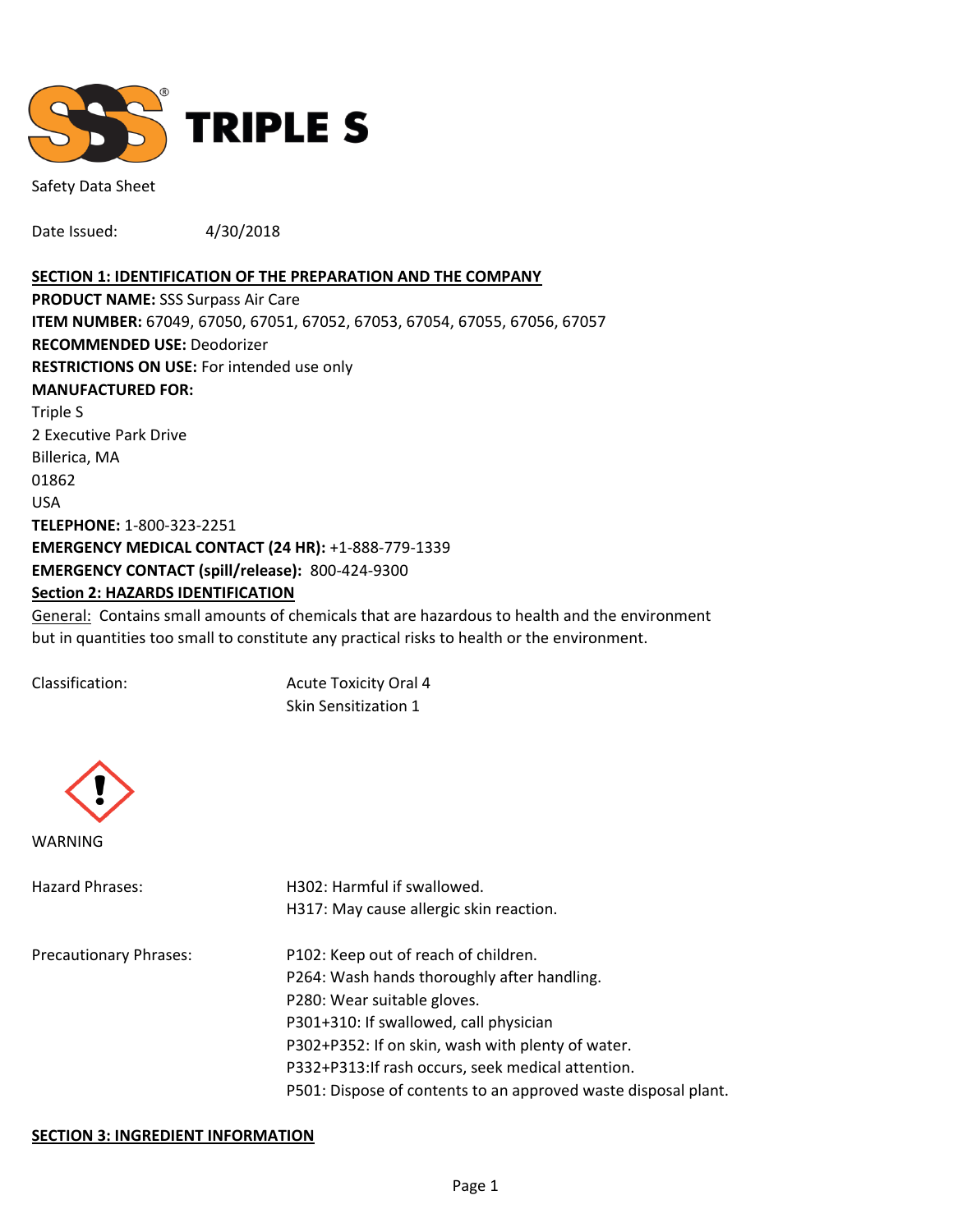Chemical Identification**:** Solid plastic slow-release deodorizing preparation in the form of a a cylindrical air freshener. It is made from pigmented thermoplastic impregnated with a fragrance composition and color to represent the fragrance. For institutional use only. Form/Shape: Air freshener weighs approximately 82g.

CAS Number: Not applicable since the product is a preparation.

EINECS/ELINCS #: Not applicable since the product is a preparation.

The product is a complex mixture of substances of which the following have been classified as presenting a health or environmental hazard or as having an occupational exposure limit within the meaning of the Directive 67/548/EEC or 1999/45/EC

| Level (%) | CAS Nr     | EC Nr | Substance                                   |
|-----------|------------|-------|---------------------------------------------|
| 60-80%    | 24937-78-8 |       | IETHYLENE-VINYL ACETATE<br><b>COPOLYMER</b> |
| 20-40%    | N/A        | N/a   | <b>FRAGRANCE</b>                            |

# **SECTION 4: FIRST AID MEASURES**

General: No specific acute effects or symptoms are known.

Inhalation: No acute effects expected. If person is feeling unwell, remove to fresh air.

Ingestion: Possibility of ingestion limited due to product form and difficulty to chew and ingest. In the event of ingestion, rinse mouth thoroughly with water.

Skin: Wash off with soap and water.

Eyes: Possibility of eye contact limited. In the event, wash thoroughly with water or approved eyewash.

### **SECTION 5: FIRE FIGHTING MEASURES**

Extinguishing Media: Use extinguishing media appropriate for the surrounding fire. Water spray, fog or mist. Dry chemicals, sand etc.

Exposure Hazards **:** Thermal decomposition or burning may release a variety of products ranging from simple hydrocarbons to toxic/irritating gases including carbon monoxide and carbon dioxide. Full protective clothing should be worn before a confined fire space is entered. Self-contained breathing apparatus should be worn.

### **SECTION 6: ACCIDENTAL RELEASE MEASURES**

No special requirements for accidental release required. Apply good housekeeping practices.

### **SECTION 7: HANDLING AND STORAGE**

Usage Precautions: Follow normal good-housekeeping practices. Keep away from direct flames. Storage Precautions: Keep in cool, dry conditions in original containers at no more than 30° C

# **SECTION 8: EXPOSURE CONTROL AND PERSONAL PROTECTION**

Occupational Exposure limit: Not Established Respiratory Protection: None required under normal usage Protection: Although unexpected, avoid prolonged skin contact. Use chemically resistant gloves as needed. Eye Protection: None required

### **SECTION 9: PHYSICAL AND CHEMICAL PROPERTIES**

Appearance**:** cylindrical shaped air freshener infused with fragrance oil.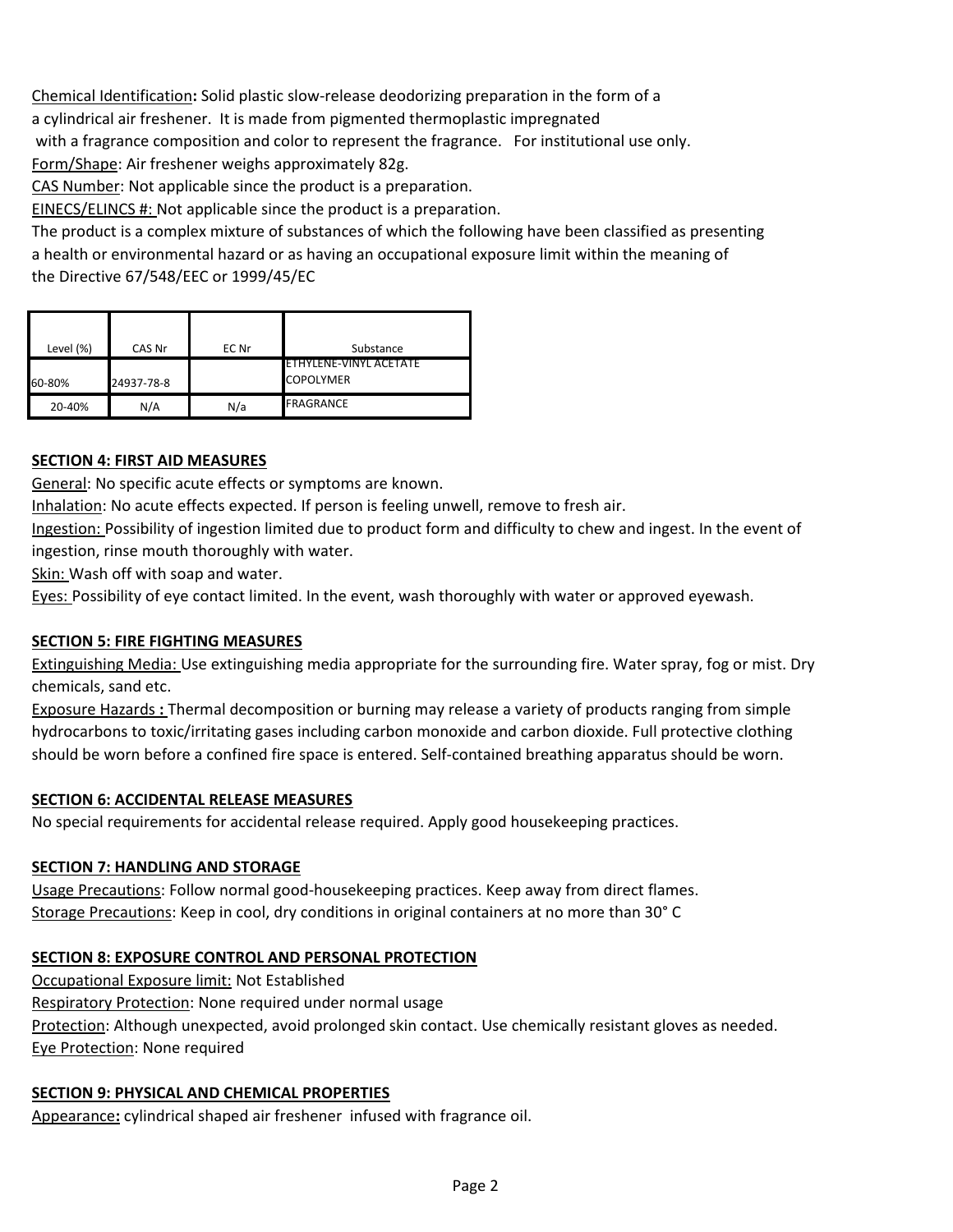Odor: Various Fragrance Odor Threshold: Not determined Color: Various Color pH value: Not determined/applicable Melting Pt: Estimated 60° C Boiling Pt: Not applicable. Flash pt: Not applicable. Evaporation Rate: Not applicable. Flammability: Not determined/applicable UEL: Not determined LEL: Not determined Vapor Pressure: Not determined/applicable Vapor Density: Not determined/applicable Relative Density: Not determined Solubility in water: Insoluble. Partition Coefficient: Not determined Autiignition Temperature: Not applicable Decomposition Temperature: Not determined/applicable RVOC: <3%

# **SECTION 10: STABILITY AND REACTIVITY**

Stability**:** Normally stable. Conditions to avoid: Avoid extreme heat and naked flames. Materials to avoid: Strong oxidizing agents. Decomposition Products: None under normal storage conditions.

### **SECTION 11: TOXICOLOGICAL INFORMATION**

Acute Effects: Ingredients include a small quantity of volatile fragrance chemicals which may contain small amounts of substances that are harmful if swallowed and/or irritating to the eyes and skin.

Chronic Effects: None are known.

### Health Risks:

INHALATION: Prolonged exposure to volatile ingredients is unlikely to cause irritation or other adverse health effects. INGESTION: No practical risk of adverse health effects.

SKIN CONTACT: No practical risk of adverse health effects.

EYE CONTACT: No practical risk of adverse health effects.

### **SECTION 12: ECOLOGICAL INFORMATION**

No specific information has been established regarding the product. However according to the conventional method of Directive 99/45/EC the product is classified as harmful to aquatic organisms, or causing long-term effects in the aquatic environment.

Ecotoxicity: N/A Persistence and Degradability: N/A Bioaccumulative Potential: N/A Mobility in Soil: N/A Other Adverse Effects: N/A

### **SECTION 13: DISPOSAL CONSIDERATIONS**